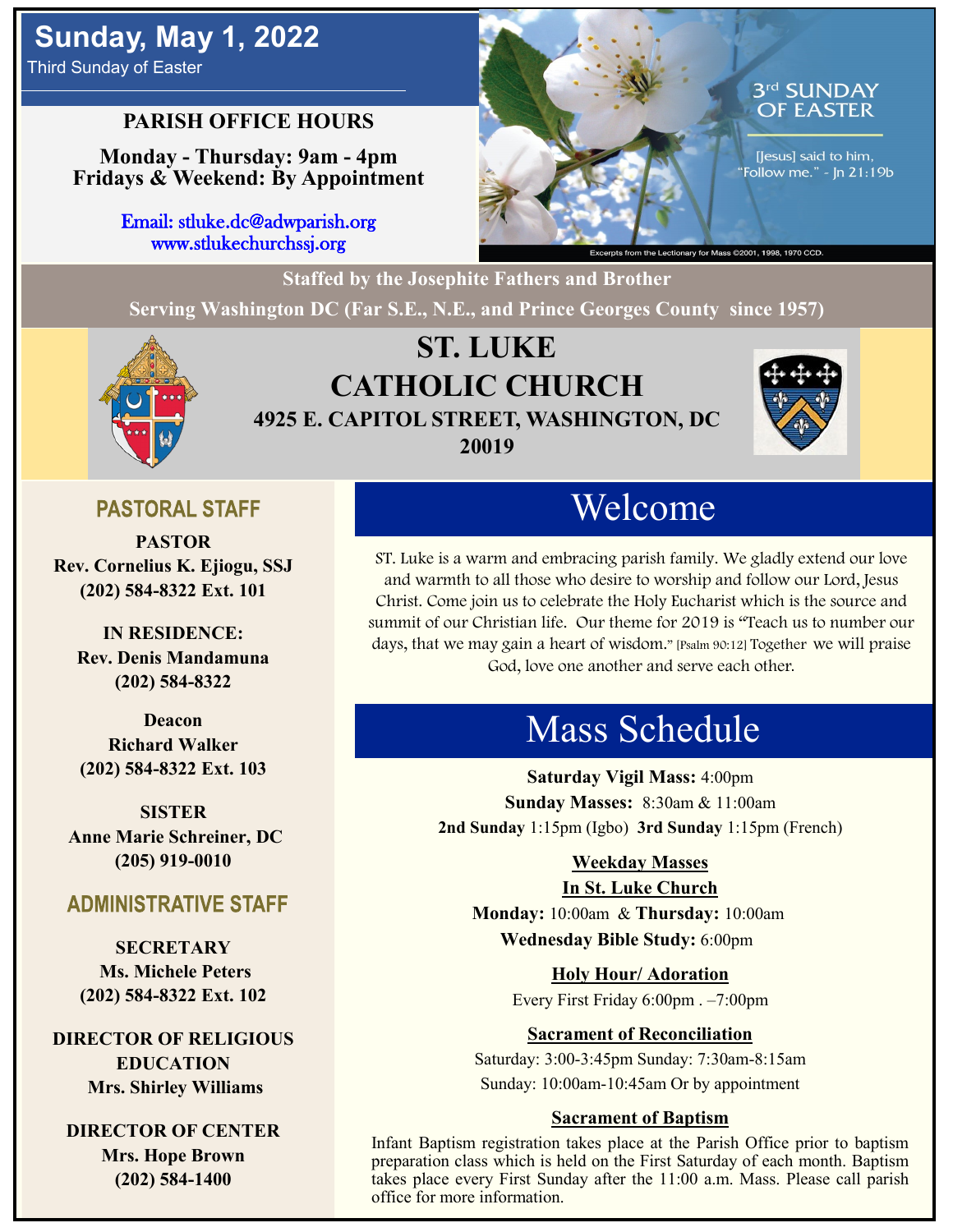# PASTOR'S CORNER

#### WHEN JESUS ASKS SIMON, "DO YOU LOVE ME MORE THAN THESE?" what is he referring to?- 3rd Sunday C 2019

#### By Fr. Bill Kempf

 What is the "THESE" that Jesus is referring to when he asks Simon if he loves him more than these? You almost miss the important part of the question that begins the threefold affirmation of Peter. You get so caught up in the "Do you love me questions" that you miss the context in which John frames the whole affair. Those threefold affirmations are introduced by a three word modifier, which is so important in understanding the rest of the text: "Do you love me more than these?" Most often, we kind of skip over that question – because it seems like Jesus is just stirring it up, kind of like my family as we press mom about who is her favorite son. (The good news from my last visit – she said it could be any of you four. The bad news – mom has five sons.) Jesus asks Simon: "Do you love me MORE THAN THESE?" Let's look at that a bit.

 Peter's been out fishing with his disciples – his original occupation. It must have been so familiar – the nets, the creaking of the boats, the muscle memory of thousands of casts and retrievals, the smell of the water, and the sunrise coming over the horizon. Even the lack of a catch was comfortingly familiar. And then, after swimming through the waters  $-$  a symbol of the cleansing waters of baptism and after a meal with obvious Eucharistic overtones, Jesus asks the question. "Do you love me more than THESE?" Do you love me more than this familiar life, do you love me more than the ordinary unfolding of a daily routine, do you love me more than THESE kinds of days and activities? Do you love me enough to leave THESE behind? Do you love me enough to let how I want your life to unfold to be the guide? Do you love me enough to be about the 'WORK OF EASTER' – that of feeding lambs and tending sheep? Do you love me more than all of this? For if you say yes, then someone else will stretch out your hands and lead you where you do not want to go… That is what it means to be a follower. Fortunately for us, Simon had the courage to say yes. And our world is different for that yes

 Do you love me more than these, than the ordinary days and routines that we so blessedly find ourselves in, is the question that our Archdiocese lays before us these next few weeks in the Annual Catholic Appeal. Each year, countless men and women – old and young – are impacted by the fruits of this appeal. We will hear more about this later in this mass, of how much of the appeal goes to support education and people programs and priests – retired and active. This appeal is perhaps the most concrete way you can love Jesus more than these – by feeding and tending and caring for the sheep. "Simon, son of John, do you love me more than these?" Jesus was not trying to stir up a sibling rivalry among the disciples over who loved him MORE than the others. Rather, among the ordinary events of your lives –

- the unfolding of grace while folding the laundry,
- commuting in traffic,
- the family dinners with the kids and grandkids,
- the simple joy that comes from walks in the neighborhood
- and the ordinary events that fill up easy our life's time,
- He askes: Do love me more than these? Do you love me enough to let the broader needs of the diocese tie your hands and your wallet and lead you to a sacrificial gift so that the good news might continue?

 After mass, this week and the next few, your pledge card will be in the back of church. Please pray over your gift. Your sacrificial pledge, however small or large, will ensure that Newman Centers, Catholic Education, the Seminary and all the crucial, hands-on services that make Jesus' love so real and concrete to the world, will continue to be there for all who need to be fed and tended and cared for. "People of St. Justin Martyr parish, do you love me more than these? Then tend my sheep… Amen."

https://stjustinmartyr.org/178182/when-jesus-asks-simon-do-you-love-me-more-thanthese-what-is-he-referring-to-3rd-sunday-c-2019/

#### Reflection for Third SUNDAY OF easter

 Could it be that God's image has become so soiled and distorted that it is hard for us to see it? Our self-serving agendas have done a great job twisting God's image into what profits us. We want our agenda to be God's agenda and use prayer as the convincing leverage we need. Worse still, our success and egocentric agenda often erases God's image completely, replacing it with our own. St. Oscar Romero instructs us that the Son of Man "dies on the cross to cleanse God's image, which is soiled in today's humanity, a humanity so enslaved, so selfish, so sinful." Striving to preserve control of our destinies at all costs, we fail to see the risen suffering servant, the Christ, standing right beside us.

 Jesus, who suffered and died on a cross and was raised from the dead, corrects our soiled image of God. He shows us God as God is, not who we want to make God to be. God is the God of the poor, the weak, and the marginalized. He is the God who tenderly caresses us when we are suffering and hurting, assuring us that all will be safe and well. He is the God of equity, peace, justice, and compassion who wants happiness for each of His children, desiring their wellbeing and success. God goes where men and women are afraid to go, sitting with the lost, the broken, and the sorrowing. St. Oscar Romero challenges us to illuminate with "Christ's light … even the most hideous caverns of the human person: torture, jail, plunder, want, chronic illness. The oppressed must be saved." The resurrection calls us to be God's microphone, a messenger, and a prophet (St. Oscar Romero).

 Using eyes that see beyond the limited constructs and desires of our world, we can see the true and real Jesus standing before us, calling us to transformation and change. Asking us more than once, "do you love me?" We are beckoned to give an answer. Answering in the affirmative, it is now our task to feed the sheep and the lambs who belong to God. In short, equipped with the power of the resurrection and a corrected image of God our task is to make things better, brighter, holier, more life-giving, and just for all of God's children. Considering our choices, our interactions, our philosophies, and aspirations, how can we do this?

Liturgical Publication 2015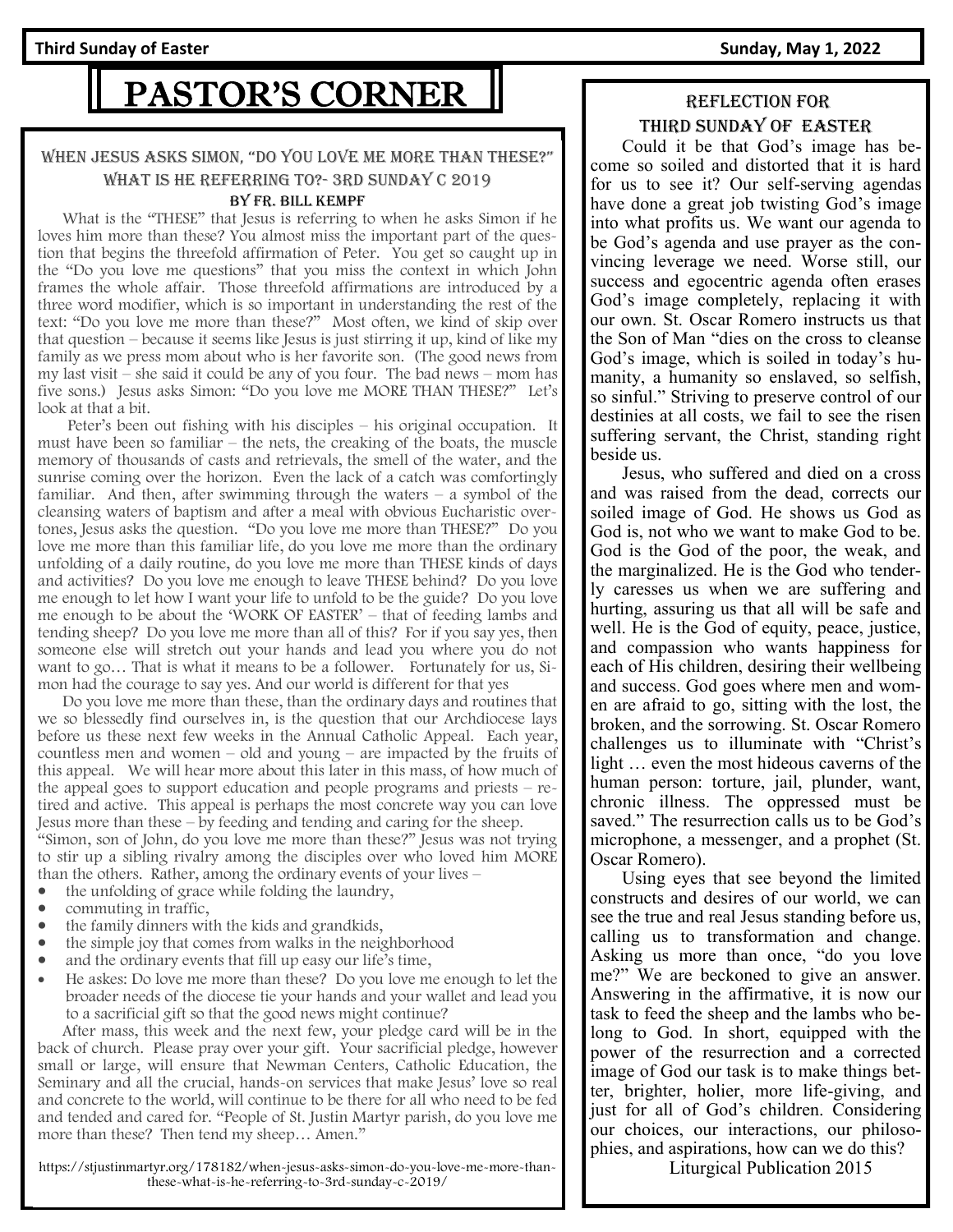#### **Third Sunday of Easter Sunday, May 1, 2022**

#### HAPPY BIRTHDAY/ANNIVERSARY

We would like to wish a wonderful happy birthday

to Brenda Smith, Marita Edelin, Carolyn Holland, St. Anthony T. Wallace, Sr., Myeisha Davis, Mary-Jane S. Deuppi, and Philoene Ekobena.

# MAY THE JOY OF THE LORD BE YOU STRENGTH!!!

# Church Support

Please consider making a donation to support our parish during this trying times. You may Drop off or mail your gifts to the parish. You may give online through our website: http:www.stlukechurchssj.org/ And clicking on the donate button. You may also **TEXT**: 202-335-3116

#### **Readings for the week of May 1, 2022**

**Sunday:** Acts 5:27-32, 40b-41/Psalms 30:2, 4, 5-6, 11-12, 13 [2a]/Revelation 5:11-14/ John 21:1-19 or 21:1- 14

**Monday:** Acts 6:8-15/Psalms 119:23-24, 26-27, 29 -30/John 6:22-29

**Tuesday:** 1 Corinthians 15:1-8/Psalms 19:2-3, 4- 5/John 14:6-14

**Wednesday:** Acts 8:1b-8/Psalms 66:1-3a, 4-5, 6-7a/ John 6:35-40

**Thursday:** Acts 8:26-40/Psalms 66:8-9, 16-17, 20/ John 6:44-51

**Friday:** Acts 9:1-20/Psalms 117:1bc, 2/John 6:52-59

**Saturday:** Acts 9:31-42/Psalms 116:12-13, 14-15, 16-17/John 6:60-69

**Next Sunday:** Acts 13:14, 43-52/Psalms 100:1-2, 3, 5 [3c]/Revelation 7:9, 14b-17/John 10:27-30

#### **WEEKLY MASS**

**Monday 5/2 St. Athanasius**

**Thursday 5/5 Easter Weekday**

**Tuesday 5/3 SS. Philip & James**

**Wednesday 5/4 Easter Weekday**

**Friday 5/6 Easter Weekday**

**Saturday 5/7 Easter Weekday** 

### Pray for the Sick & Shut-In of Our Parish

Barbara Barnes Blanche Bourm Barbara Batts Tanisha Bennett Tammy Berry William P. Brown Ruth Bundy Beatrice Carroll Melinda Conrad-Brown Edith Cornish Aniceto Charles Patricia Chase Valene Chemoo Joyce Cristwell Alvera Dance Iyana Davage

 Joyce Diggs Lamont Diggs, Sr. Crawley Easely Marita C. Edelin Joshua M. Faison Kimbolyn Flowers Anthony Flowers Tina Garvin Katrina Griffin Florence Hall Steve Halle Chris Hawkins Charlene Haywood Brenda Henson James Holley Rudolph Holley James Hughes

Melvin Jamison Mary Ann Johnson David & Keisha Jones Dawn Lattimer Lawrence Lee Maria A. Logan Bernadette Mahoney Doreene Mahoney Barbara Mallory Doris McCannon Alice L. Montague Veronica Murray David Neal Florence Patterson Marlene Patterson Silvia Perry Doreene Redd

Corley Redd Leroy Sandifer Betty Smith Kayla Tatum Rolland Taylor Gloria Thompson-Price James F. Thompson, Jr. Matthew Thompson Barbara B. Tyler Wayne A. Wallace Marquita Ward Shiela Washington Steven Washington Cecelia Williams Lois Williams

Wellington Waters Dolores Woodard, Jr. Harold Woodard, Sr.

St Luke military families.

All the Homeless men and women in our community.

Please pray for all those who are sick but have no one to pray for them